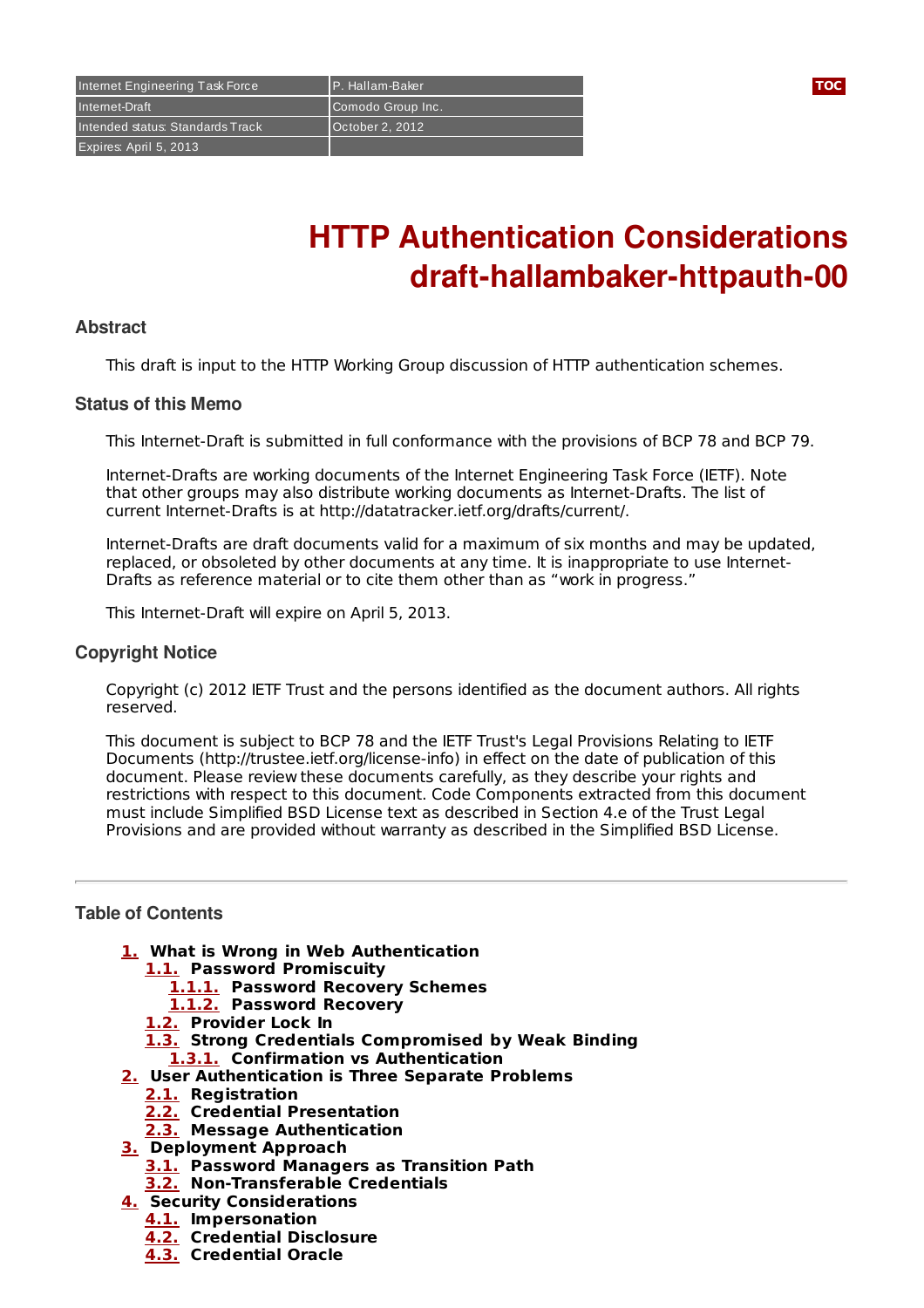<span id="page-1-12"></span><span id="page-1-11"></span><span id="page-1-10"></span><span id="page-1-9"></span><span id="page-1-8"></span><span id="page-1-7"></span><span id="page-1-6"></span><span id="page-1-5"></span><span id="page-1-4"></span><span id="page-1-3"></span><span id="page-1-2"></span><span id="page-1-1"></span><span id="page-1-0"></span>

| 1. What is Wrong in Web Authentication                                                                                                                         | <b>TOC</b> |
|----------------------------------------------------------------------------------------------------------------------------------------------------------------|------------|
| 1.1. Password Promiscuity                                                                                                                                      | <b>TOC</b> |
| <u> 1980 - Johann Barn, amerikansk politiker (d. 1980)</u><br>1.1.1. Password Recovery Schemes                                                                 | <b>TOC</b> |
| <u> Andreas Andreas Andreas Andreas Andreas Andreas Andreas Andreas Andreas Andreas Andreas Andreas Andreas Andr</u><br>1.1.2. Password Recovery               | <b>TOC</b> |
| 1.2. Provider Lock In                                                                                                                                          | <b>TOC</b> |
| 1.3. Strong Credentials Compromised by Weak Binding                                                                                                            | <b>TOC</b> |
| <u> 1980 - Andrea Station Barbara, actor a contrador de la contrador de la contrador de la contrador de la contra</u><br>1.3.1. Confirmation vs Authentication | <b>TOC</b> |
| 2. User Authentication is Three Separate Problems                                                                                                              | <b>TOC</b> |
| 2.1. Registration                                                                                                                                              | <b>TOC</b> |
| 2.2. Credential Presentation                                                                                                                                   | <b>TOC</b> |
| the control of the control of the control of the control of the control of the control of<br>2.3. Message Authentication                                       | <b>TOC</b> |
| 3. Deployment Approach                                                                                                                                         | <b>TOC</b> |
|                                                                                                                                                                |            |